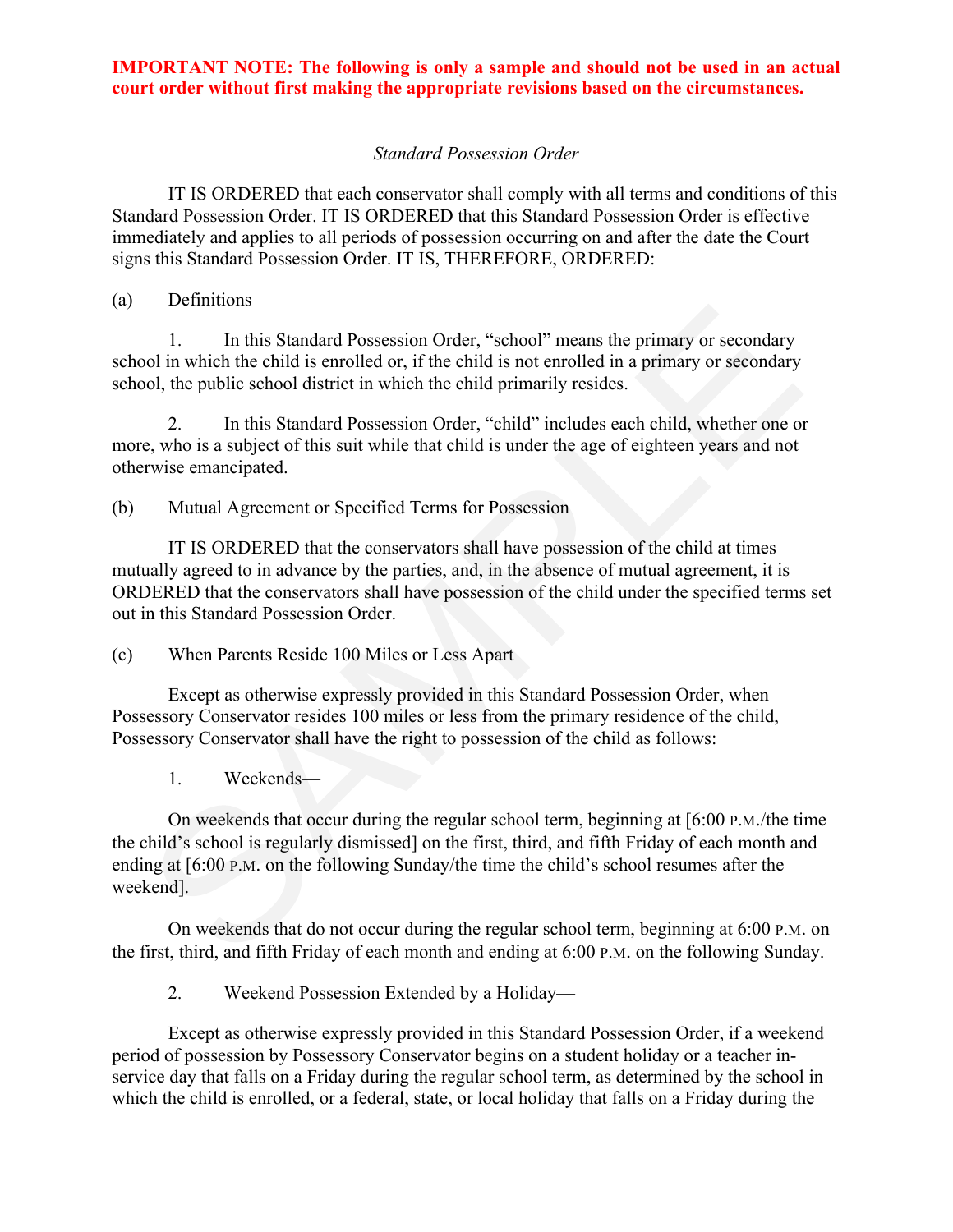summer months when school is not in session, that weekend period of possession shall begin at [6:00 P.M. on the immediately preceding Thursday/the time the child's school is regularly dismissed on the Thursday immediately preceding the student holiday or teacher in-service day and 6:00 P.M. on the Thursday immediately preceding the federal, state, or local holiday during the summer months].

Except as otherwise expressly provided in this Standard Possession Order, if a weekend period of possession by Possessory Conservator ends on or is immediately followed by a student holiday or a teacher in-service day that falls on a Monday during the regular school term, as determined by the school in which the child is enrolled, or a federal, state, or local holiday that falls on a Monday during the summer months when school is not in session, that weekend period of possession shall end at 6:00 P.M. on that Monday.

3. Thursdays—On Thursday of each week during the regular school term, beginning at [6:00 P.M./the time the child's school is regularly dismissed] and ending at [8:00 P.M./the time the child's school resumes on Friday].

4. Spring Vacation in Even-Numbered Years—In even-numbered years, beginning at [6:00 P.M. on the day the child is dismissed from school/the time the child's school is dismissed] for the school's spring vacation and ending at 6:00 P.M. on the day before school resumes after that vacation.

5. Extended Summer Possession by Possessory Conservator—

With Written Notice by April 1—If Possessory Conservator gives Sole Managing Conservator written notice by April 1 of a year specifying an extended period or periods of summer possession for that year, Possessory Conservator shall have possession of the child for thirty days beginning no earlier than the day after the child's school is dismissed for the summer vacation and ending no later than seven days before school resumes at the end of the summer vacation in that year, to be exercised in no more than two separate periods of at least seven consecutive days each, as specified in the written notice [**include if applicable:** , provided that the period or periods of extended summer possession do not interfere with Father's Day possession]. These periods of possession shall begin and end at 6:00 P.M. on each applicable day.

Without Written Notice by April 1—If Possessory Conservator does not give Sole Managing Conservator written notice by April 1 of a year specifying an extended period or periods of summer possession for that year, Possessory Conservator shall have possession of the child for thirty consecutive days in that year beginning at 6:00 P.M. on July 1 and ending at 6:00 P.M. on July 31.

Notwithstanding the Thursday periods of possession during the regular school term and the weekend periods of possession ORDERED for Possessory Conservator, it is expressly ORDERED that Sole Managing Conservator shall have a superior right of possession of the child as follows: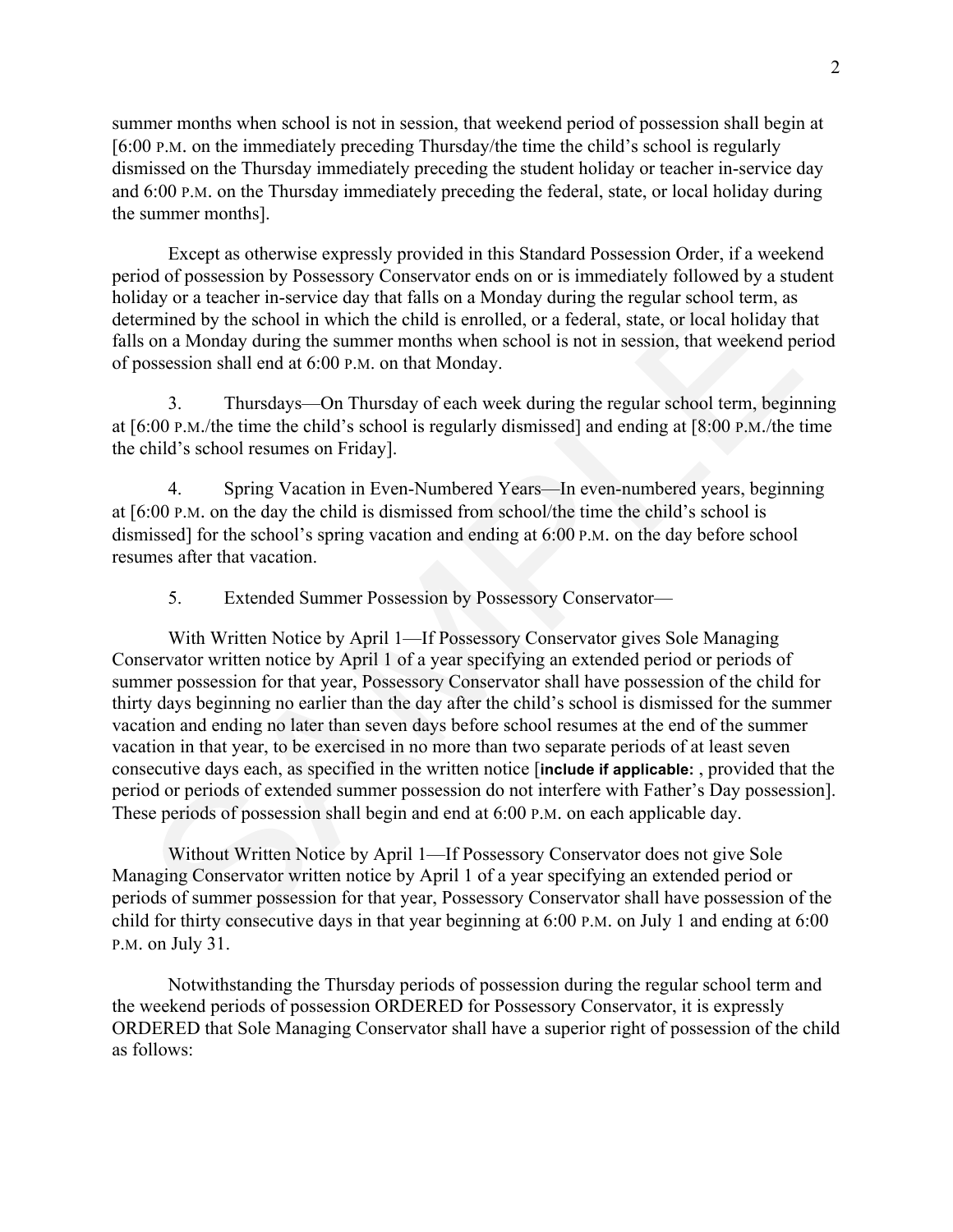1. Spring Vacation in Odd-Numbered Years—In odd-numbered years, beginning at [6:00 P.M. on the day the child is dismissed from school/the time the child's school is dismissed] for the school's spring vacation and ending at 6:00 P.M. on the day before school resumes after that vacation.

2. Summer Weekend Possession by Sole Managing Conservator—If Sole Managing Conservator gives Possessory Conservator written notice by April 15 of a year, Sole Managing Conservator shall have possession of the child on any one weekend beginning at 6:00 P.M. on Friday and ending at 6:00 P.M. on the following Sunday during any one period of the extended summer possession by Possessory Conservator in that year, provided that Sole Managing Conservator picks up the child from Possessory Conservator and returns the child to that same place [**include if applicable:** and that the weekend so designated does not interfere with Father's Day possession].

3. Extended Summer Possession by Sole Managing Conservator—If Sole Managing Conservator gives Possessory Conservator written notice by April 15 of a year or gives Possessory Conservator fourteen days' written notice on or after April 16 of a year, Sole Managing Conservator may designate one weekend beginning no earlier than the day after the child's school is dismissed for the summer vacation and ending no later than seven days before school resumes at the end of the summer vacation, during which an otherwise scheduled weekend period of possession by Possessory Conservator shall not take place in that year, provided that the weekend so designated does not interfere with Possessory Conservator's period or periods of extended summer possession [**include if applicable:** or with Father's Day possession].

## (d) When Parents Reside More Than 100 Miles Apart

Except as otherwise expressly provided in this Standard Possession Order, when Possessory Conservator resides more than 100 miles from the residence of the child, Possessory Conservator shall have the right to possession of the child as follows:

1. Weekends—Unless Possessory Conservator elects the alternative period of weekend possession described in the next paragraph, Possessory Conservator shall have the right to possession of the child on weekends that occur during the regular school term, beginning at [6:00 P.M./the time the child's school is regularly dismissed] on the first, third, and fifth Friday of each month and ending at [6:00 P.M. on the following Sunday/the time the child's school resumes after the weekend], and on weekends that do not occur during the regular school term, beginning at 6:00 P.M. on the first, third, and fifth Friday of each month and ending at 6:00 P.M. on the following Sunday.

Alternate Weekend Possession—In lieu of the weekend possession described in the foregoing paragraph, Possessory Conservator shall have the right to possession of the child not more than one weekend per month of Possessory Conservator's choice beginning at 6:00 P.M. on the day school recesses for the weekend and ending at 6:00 P.M. on the day before school resumes after the weekend. Possessory Conservator may elect an option for this alternative period of weekend possession by giving written notice to Sole Managing Conservator within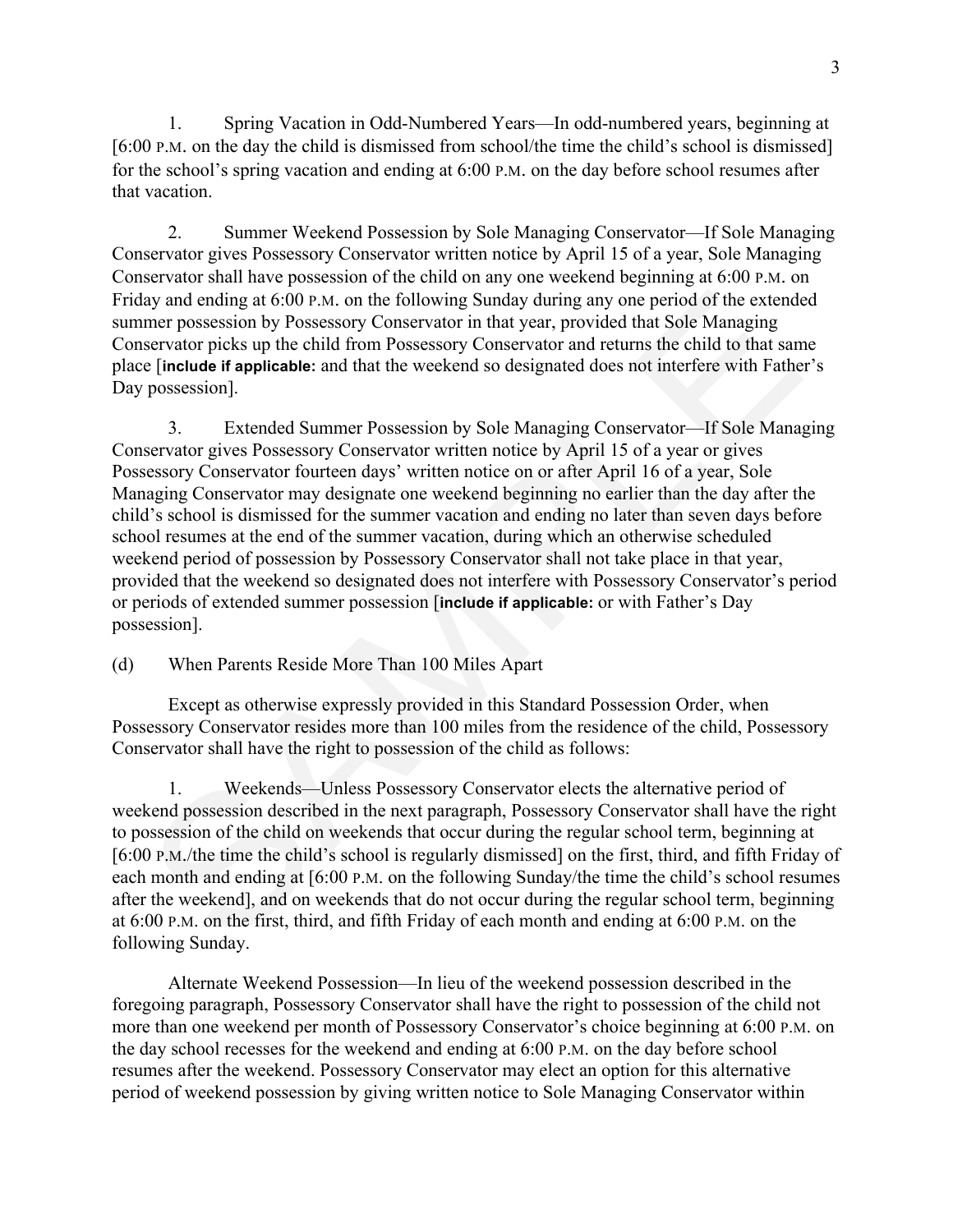ninety days after the parties begin to reside more than 100 miles apart. If Possessory Conservator makes this election, Possessory Conservator shall give Sole Managing Conservator fourteen days' written or telephonic notice preceding a designated weekend. The weekends chosen shall not conflict with the provisions regarding Christmas, Thanksgiving, the child's birthday, and [Father's/Mother's] Day possession below.

1. Weekends—On weekends that occur during the regular school term, beginning at [6:00 P.M./the time the child's school is regularly dismissed] on the first, third, and fifth Friday of each month and ending at [6:00 P.M. on the following Sunday/the time the child's school resumes after the weekend], and on weekends that do not occur during the regular school term, beginning at 6:00 P.M. on the first, third, and fifth Friday of each month and ending at 6:00 P.M. on the following Sunday.



1. Weekend—One weekend per month, of Possessory Conservator's choice, beginning at 6:00 P.M. on the day school recesses for the weekend and ending at 6:00 P.M. on the day before school resumes after the weekend, provided that Possessory Conservator gives Sole Managing Conservator fourteen days' written or telephonic notice preceding a designated weekend. The weekends chosen shall not conflict with the provisions regarding Christmas, Thanksgiving, the child's birthday, and [Father's/Mother's] Day possession below.

2. Weekend Possession Extended by a Holiday—

Except as otherwise expressly provided in this Standard Possession Order, if a weekend period of possession by Possessory Conservator begins on a student holiday or a teacher inservice day that falls on a Friday during the regular school term, as determined by the school in which the child is enrolled, or a federal, state, or local holiday that falls on a Friday during the summer months when school is not in session, that weekend period of possession shall begin at [6:00 P.M. on the immediately preceding Thursday/the time the child's school is regularly dismissed on the Thursday immediately preceding the student holiday or teacher in-service day during the regular school term and at 6:00 P.M. on the Thursday immediately preceding the federal, state, or local holiday when school is not in session].

Except as otherwise expressly provided in this Standard Possession Order, if a weekend period of possession by Possessory Conservator ends on or is immediately followed by a student holiday or a teacher in-service day that falls on a Monday during the regular school term, as determined by the school in which the child is enrolled, or a federal, state, or local holiday that falls on a Monday during the summer months when school is not in session, that weekend period of possession shall end at 6:00 P.M. on that Monday.

3. Spring Vacation in All Years—Every year, beginning at 6:00 P.M. on the day the child is dismissed from school for the school's spring vacation and ending at 6:00 P.M. on the day before school resumes after that vacation.

4. Extended Summer Possession by Possessory Conservator—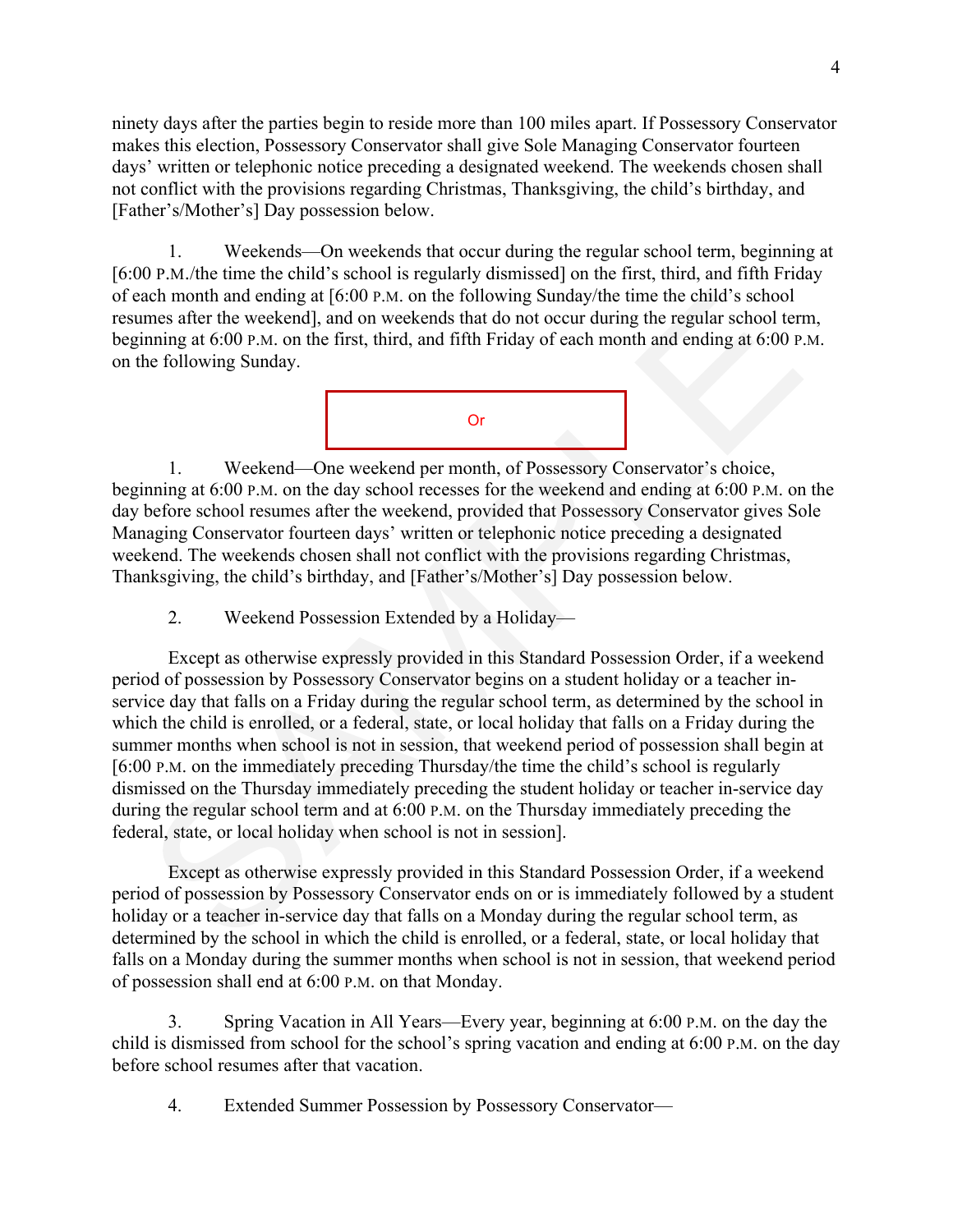With Written Notice by April 1—If Possessory Conservator gives Sole Managing Conservator written notice by April 1 of a year specifying an extended period or periods of summer possession for that year, Possessory Conservator shall have possession of the child for forty-two days beginning no earlier than the day after the child's school is dismissed for the summer vacation and ending no later than seven days before school resumes at the end of the summer vacation in that year, to be exercised in no more than two separate periods of at least seven consecutive days each, as specified in the written notice [**include if applicable:** , provided that the period or periods of extended summer possession do not interfere with Father's Day possession]. These periods of possession shall begin and end at 6:00 P.M. on each applicable day.

Without Written Notice by April 1—If Possessory Conservator does not give Sole Managing Conservator written notice by April 1 of a year specifying an extended period or periods of summer possession for that year, Possessory Conservator shall have possession of the child for forty-two consecutive days beginning at 6:00 P.M. on June 15 and ending at 6:00 P.M. on July 27 of that year.

Notwithstanding the weekend periods of possession ORDERED for Possessory Conservator, it is expressly ORDERED that Sole Managing Conservator shall have a superior right of possession of the child as follows:

1. Summer Weekend Possession by Sole Managing Conservator—If Sole Managing Conservator gives Possessory Conservator written notice by April 15 of a year, Sole Managing Conservator shall have possession of the child on any one weekend beginning at 6:00 P.M. on Friday and ending at 6:00 P.M. on the following Sunday during any one period of possession by Possessory Conservator during Possessory Conservator's extended summer possession in that year, provided that if a period of possession by Possessory Conservator in that year exceeds thirty days, Sole Managing Conservator may have possession of the child under the terms of this provision on any two nonconsecutive weekends during that period and provided that Sole Managing Conservator picks up the child from Possessory Conservator and returns the child to that same place [**include if applicable:** and that no weekend so designated interferes with Father's Day possession].

2. Extended Summer Possession by Sole Managing Conservator—If Sole Managing Conservator gives Possessory Conservator written notice by April 15 of a year, Sole Managing Conservator may designate twenty-one days beginning no earlier than the day after the child's school is dismissed for the summer vacation and ending no later than seven days before school resumes at the end of the summer vacation in that year, to be exercised in no more than two separate periods of at least seven consecutive days each, during which Possessory Conservator shall not have possession of the child, provided that the period or periods so designated do not interfere with Possessory Conservator's period or periods of extended summer possession [**include if applicable:** or with Father's Day possession]. These periods of possession shall begin and end at 6:00 P.M. on each applicable day.

## (e) Holidays Unaffected by Distance

Notwithstanding the weekend and Thursday periods of possession of Possessory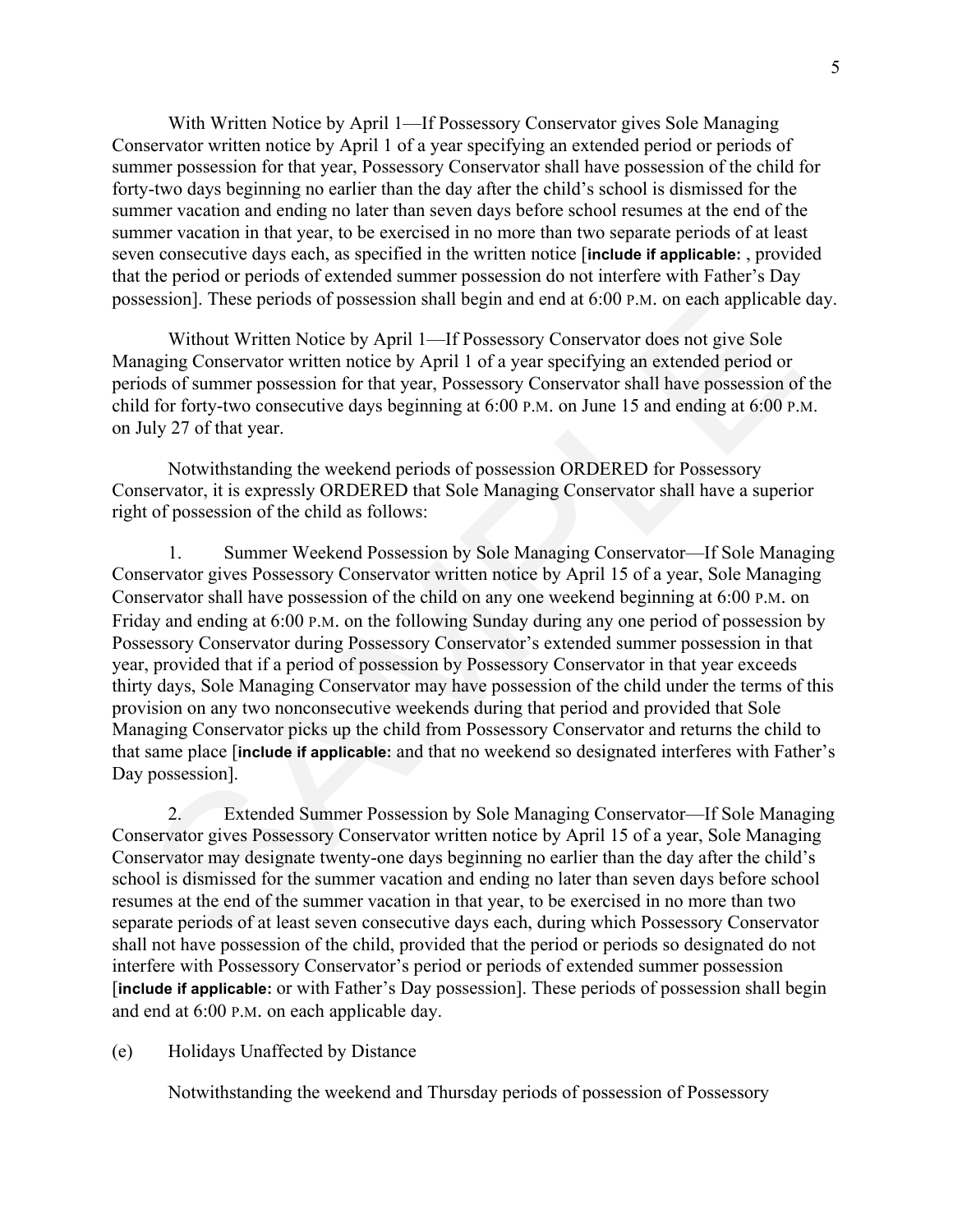Conservator, Sole Managing Conservator and Possessory Conservator shall have the right to possession of the child as follows:

1. Christmas Holidays in Even-Numbered Years—In even-numbered years, Possessory Conservator shall have the right to possession of the child beginning at [6:00 P.M. on the day the child is dismissed from school/the time the child's school is dismissed] for the Christmas school vacation and ending at noon on December 28, and Sole Managing Conservator shall have the right to possession of the child beginning at noon on December 28 and ending at 6:00 P.M. on the day before school resumes after that Christmas school vacation.

2. Christmas Holidays in Odd-Numbered Years—In odd-numbered years, Sole Managing Conservator shall have the right to possession of the child beginning at [6:00 P.M. on the day the child is dismissed from school/the time the child's school is dismissed] for the Christmas school vacation and ending at noon on December 28, and Possessory Conservator shall have the right to possession of the child beginning at noon on December 28 and ending at 6:00 P.M. on the day before school resumes after that Christmas school vacation.

3. Thanksgiving in Odd-Numbered Years—In odd-numbered years, Possessory Conservator shall have the right to possession of the child beginning at [6:00 P.M. on the day the child is dismissed from school/the time the child's school is dismissed] for the Thanksgiving holiday and ending at 6:00 P.M. on the Sunday following Thanksgiving.

4. Thanksgiving in Even-Numbered Years—In even-numbered years, Sole Managing Conservator shall have the right to possession of the child beginning at [6:00 P.M. on the day the child is dismissed from school/the time the child's school is dismissed] for the Thanksgiving holiday and ending at 6:00 P.M. on the Sunday following Thanksgiving.

5. Child's Birthday—If a conservator is not otherwise entitled under this Standard Possession Order to present possession of [the/a] child on the child's birthday, that conservator shall have possession of the child [**include if desired:** and the child's minor siblings] [**possession of siblings on a child's birthday is not part of the standard possession order**] beginning at 6:00 P.M. and ending at 8:00 P.M. on that day, provided that that conservator picks up the child[ren] from the other conservator's residence and returns the child[ren] to that same place.

6. Father's Day—Father shall have the right to possession of the child each year, beginning at 6:00 P.M. on the Friday preceding Father's Day and ending at [6:00 P.M. on/8:00 A.M. on the Monday after] Father's Day, provided that if Father is not otherwise entitled under this Standard Possession Order to present possession of the child, he shall pick up the child from the other conservator's residence and return the child to that same place.

7. Mother's Day—Mother shall have the right to possession of the child each year, beginning at [6:00 P.M./the time the child's school is regularly dismissed] on the Friday preceding Mother's Day and ending at [6:00 P.M. on/the time the child's school resumes after] Mother's Day, provided that if Mother is not otherwise entitled under this Standard Possession Order to present possession of the child, she shall pick up the child from the other conservator's residence and return the child to that same place.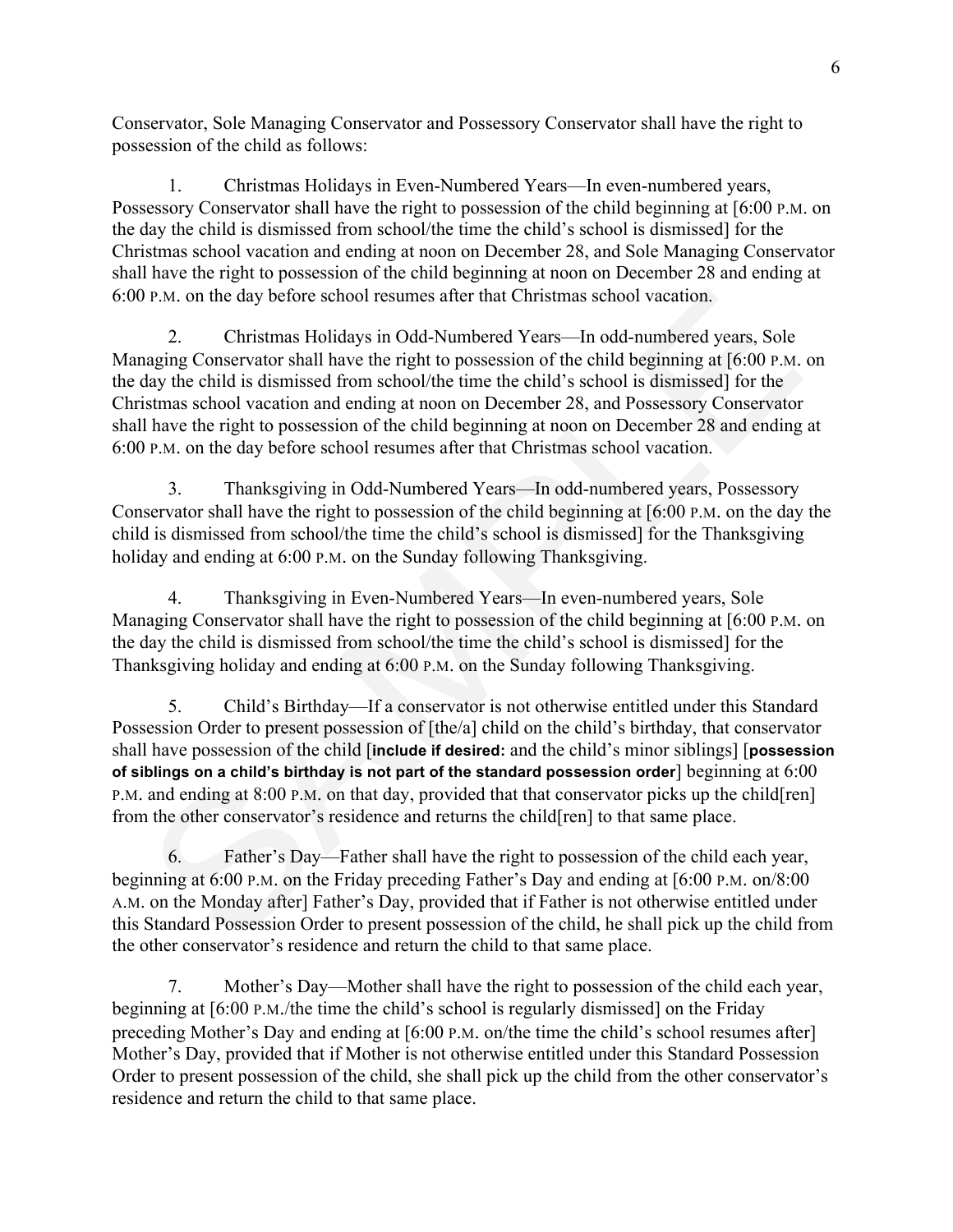## (f) Undesignated Periods of Possession

Sole Managing Conservator shall have the right of possession of the child at all other times not specifically designated in this Standard Possession Order for Possessory Conservator.

(g) General Terms and Conditions

Except as otherwise expressly provided in this Standard Possession Order, the terms and conditions of possession of the child that apply regardless of the distance between the residence of a parent and the child are as follows:

1. Surrender of Child by Sole Managing Conservator—Sole Managing Conservator is ORDERED to surrender the child to Possessory Conservator at the beginning of each period of Possessory Conservator's possession at the residence of Sole Managing Conservator.

If a period of possession by Possessory Conservator begins at the time the child's school is regularly dismissed, Sole Managing Conservator is ORDERED to surrender the child to Possessory Conservator at the beginning of each such period of possession at the school in which the child is enrolled. If the child is not in school, Possessory Conservator shall pick up the child at the residence of Sole Managing Conservator at [**time**], and Sole Managing Conservator is ORDERED to surrender the child to Possessory Conservator at the residence of Sole Managing Conservator at [**time**] under these circumstances.

2. Surrender of Child by Possessory Conservator—Possessory Conservator is ORDERED to surrender the child to Sole Managing Conservator at the residence of Possessory Conservator at the end of each period of possession.



2. Return of Child by Possessory Conservator—Possessory Conservator is ORDERED to return the child to the residence of Sole Managing Conservator at the end of each period of possession. However, it is ORDERED that, if Sole Managing Conservator and Possessory Conservator live in the same county at the time of rendition of this order, Possessory Conservator's county of residence remains the same after rendition of this order, and Sole Managing Conservator's county of residence changes, effective on the date of the change of residence by Sole Managing Conservator, Possessory Conservator shall surrender the child to Sole Managing Conservator at the residence of Possessory Conservator at the end of each period of possession.

If a period of possession by Possessory Conservator ends at the time the child's school resumes, Possessory Conservator is ORDERED to surrender the child to Sole Managing Conservator at the end of each such period of possession at the school in which the child is enrolled or, if the child is not in school, at the residence of Sole Managing Conservator at [**time**].

3. Surrender of Child by Possessory Conservator—Possessory Conservator is ORDERED to surrender the child to Sole Managing Conservator, if the child is in Possessory